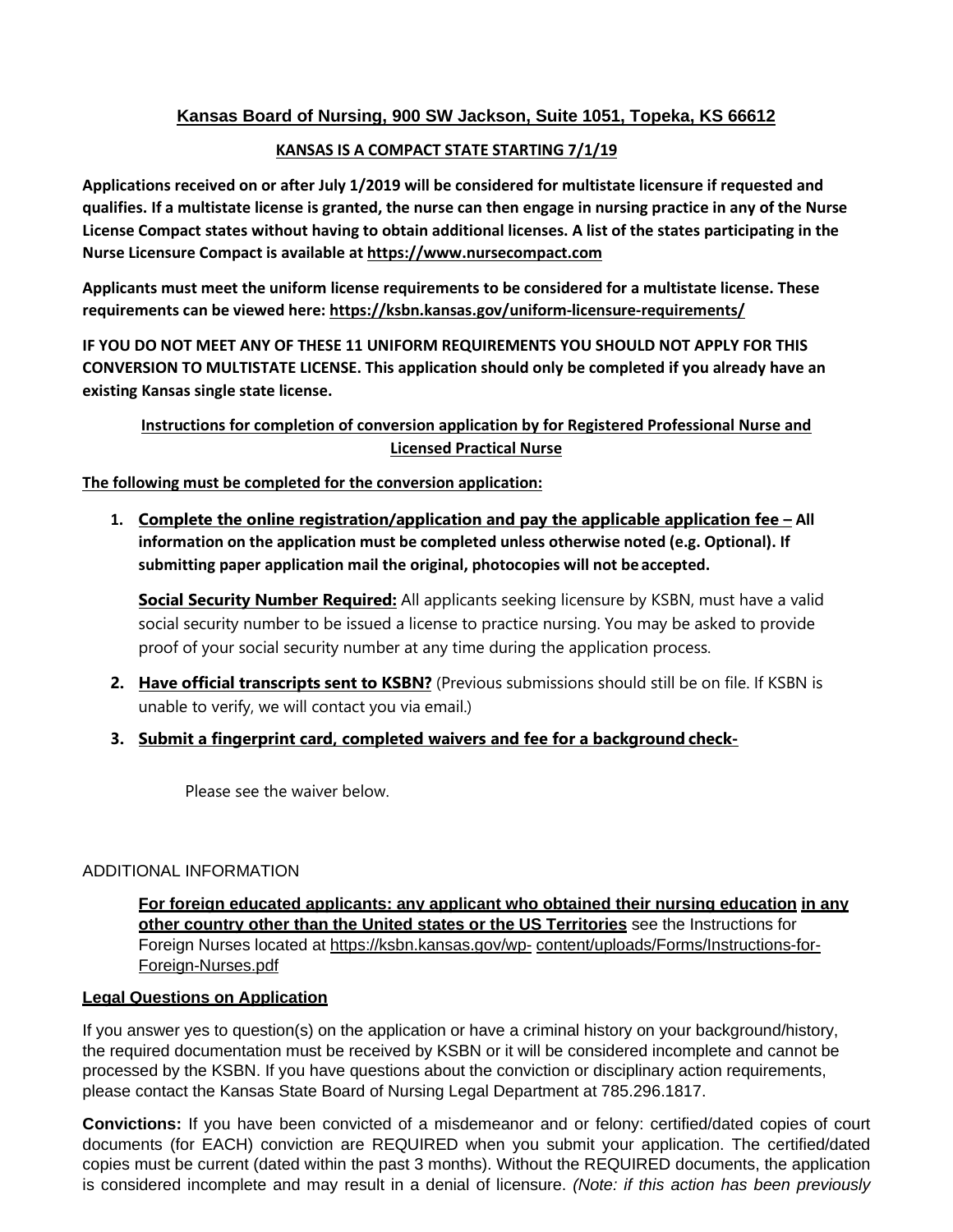*submitted to KSBN and given a KSBN case number, do not send a second copy).*

Reportable convictions (this is not all-inclusive list):

- All felonies
- The following categories of misdemeanors:
	- o Alcohol
	- o All drugs
	- o Endangerment of a child or vulnerable adult
	- o Physical, emotional, financial, or sexual exploitation of a child or vulnerable adult
	- o Theft
	- o Physical or verbal abuse
	- o Battery
	- o Deceit
	- o Dishonesty
	- o Falsification
	- o Fraud
	- o Misrepresentation
	- o Violation of a protection from abuse order or protection from stalking order
	- o Any action arising out of a violation of any state or federal regulation

**Diversions:** a successfully completed court-ordered Diversion is NOT a conviction and therefore need not be reported to KSBN. Also note that different court may use different titles for similar court documents.

**Disciplinary Action:** If you have been disciplined by any other professional licensing authority (e.g. professional licensure, certification or governmental agency) which includes Department of Health and Environment regarding CNA, CMA or HHA certification and Department of Revenue regarding a driver's license suspension due to a DUI, you are REQUIRED to provide a certified/dated copy of that licensing authority action. You may obtain a certified copy of your Driver's License folder by going to the Division of Vehicles website and printing off the Request for Access of Vehicle Records Form at (https://ksrevenue.org/pdf/trdl302.pdf). Fill in requiredfields and mark certified Driver's License folder, sign, date and mail form and \$25.00 fee to: Division of Vehicles, 300 SW 29<sup>th</sup> Street, P.O. Box 2505, Topeka, KS 66601-2505. *(Note: if this action has been previously submitted to KSBN and given a KSBN case number, so not send a second copy).*

**Court Documents:** The following list is not all inclusive but represents the types of court documents that can be obtained from the office of the Clerk of the Court where the conviction/diversion occurred – City (municipal), County (district/circuit) or Federal Court:

- Uniform Notice to Appear and Complaint (e.g. ticket), Complaint/Petition, or indictment (DO NOT submit information regarding speeding or parking tickets)
- Amended Complaint/Petition or Indictment (indicates charges were increased/decreased from the original charges)
- Journal Entry of Judgment (conviction) and Sentencing (this may be on the back side of the ticket or a separate piece of paper entitled "journal entry"
- Probation Agreement (if any) and currentstatus
- Diversion Agreement (if any) and currentstatus
- Proof that all fines, fees, costs and/or restitution have been paid or record of payment to date

**Explanatory Letter:** You are REQUIRED to submit an explanatory letter regarding EACH conviction and/or disciplinary/administrative action when it is first reported. The letter should include the following information:

- Date of the criminal offense or disciplinary/administrative action
- Circumstances leading up to the arrest or disciplinary/administrative action
- Actual conviction or disciplinary/administrative action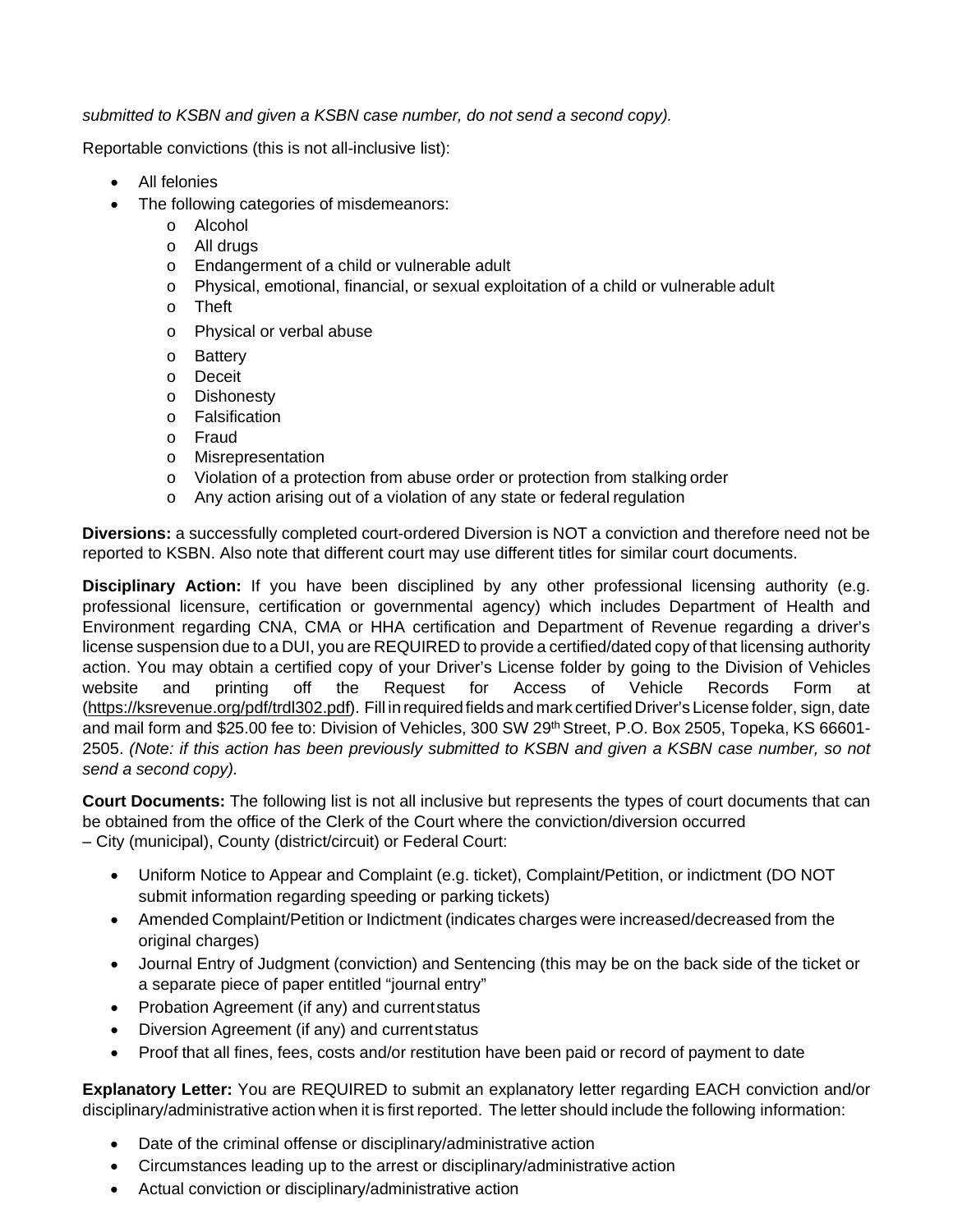- Actual sentence or board/regulatory agency order
- Current status of sentence or order
- Rehabilitation (if any)

## **KSBN APPLICATION REQUIREMENTS:**

**Pursuant to K.A.R. 60-3-107 (b) Applications for initial licensure by examination while awaiting documentation of qualifications shall be active for six months. (1) The expiration date of each application shall be based upon the date of receipt at the agency. (2) Once the application has expired, each individual seeking licensure shall file a new application along with the appropriate fee as prescribed by K.A.R. 60-4-101.**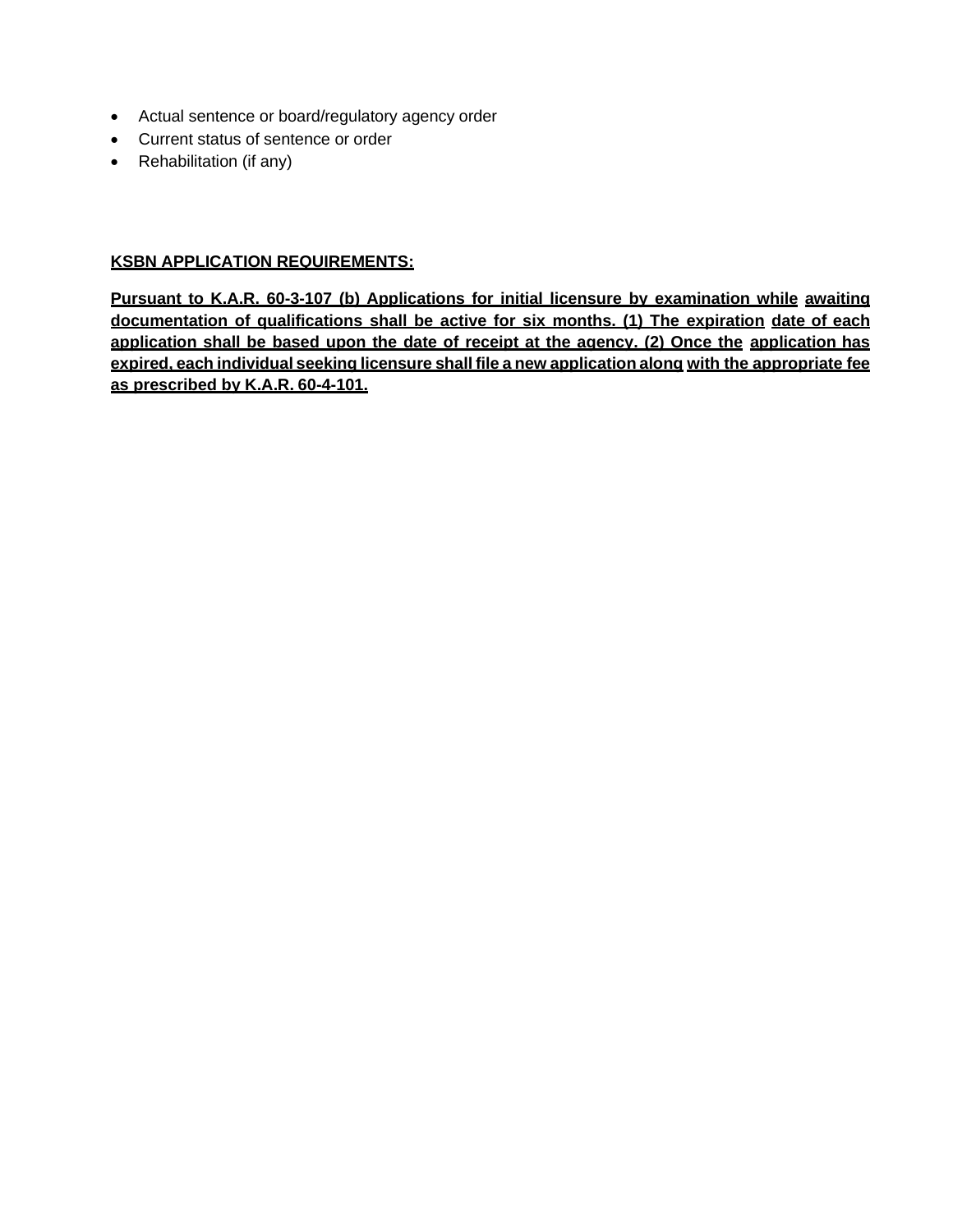# **FINGERPRINT/BACKGROUND CHECK INSTRUCTIONS FOR KANSAS BOARD OF NURSING APPLICANTS**

A Criminal Background Check is REQUIRED

All applicants must submit a criminal background check prior to issuance of license or temporary permit. The cost for a criminal background check is \$48. There are two options to be fingerprinted for your background check:

•You may come in to the KSBN office to have a live scan of your prints done for an additional \$7.50. Fingerprints are done Monday through Friday, 8:00 am to 3:30pm, no appointment necessary. Just make sure to bring driver's license or some form of Photo ID as well as some form of payment: check, exact cash, or debit/credit card. \*\*\*YOU DO NOT NEED TO REQUEST A FINGERPRINT PACKET TO BE SENT TO YOU IF YOU ARE COMING INTO THE OFFICE TO BE PRINTED. \*\*\*

•Or you can be fingerprinted wherever you are located. It is not necessary that it be a law enforcement agency, it can be any place that is authorized to do fingerprints. Fingerprints to be submitted for background checks must be recorded on the current version of the FBI's Applicant Fingerprint Card, FD Form 258. Most agencies that process applicant fingerprint cards maintain a stock of these cards.

- 1. You will want to call ahead to wherever you are considering being printed to see if they have a card for you. IF NOT then contact KSBN at ksbn.kansas.gov and select "Finger Print Card Order Form" to have a fingerprint card and waivers mailed to you.
- 2. If they do provide a card for you please print out the "Waiver agreement and statement fingerprints based record check for noncriminal justice purposes" found on our website. You must take these in with you when you are printed as they do have to be completed at thetime that the prints are taken.
- 3. Once fingerprint card and waivers are completed attach a check or money order for 48.00, made payable to Kansas Board of Nursing and mail to our address at 900 SW Jackson, Suite 1051, Topeka, KS 66612.

Pursuant to K.A.R. 60-3-107: Applications for licensure while awaiting documentation of qualifications shall be active for six months.

Fingerprint results are also valid for six months. They will expire six months after the date they are received in the agency.

(1)The expiration of each application shall be based upon the date of receipt at the agency.

(2)If the application has expired, each individual seeking licensure shall file a new application along with the appropriate fee as prescribed by K.A.R. 60-4-101.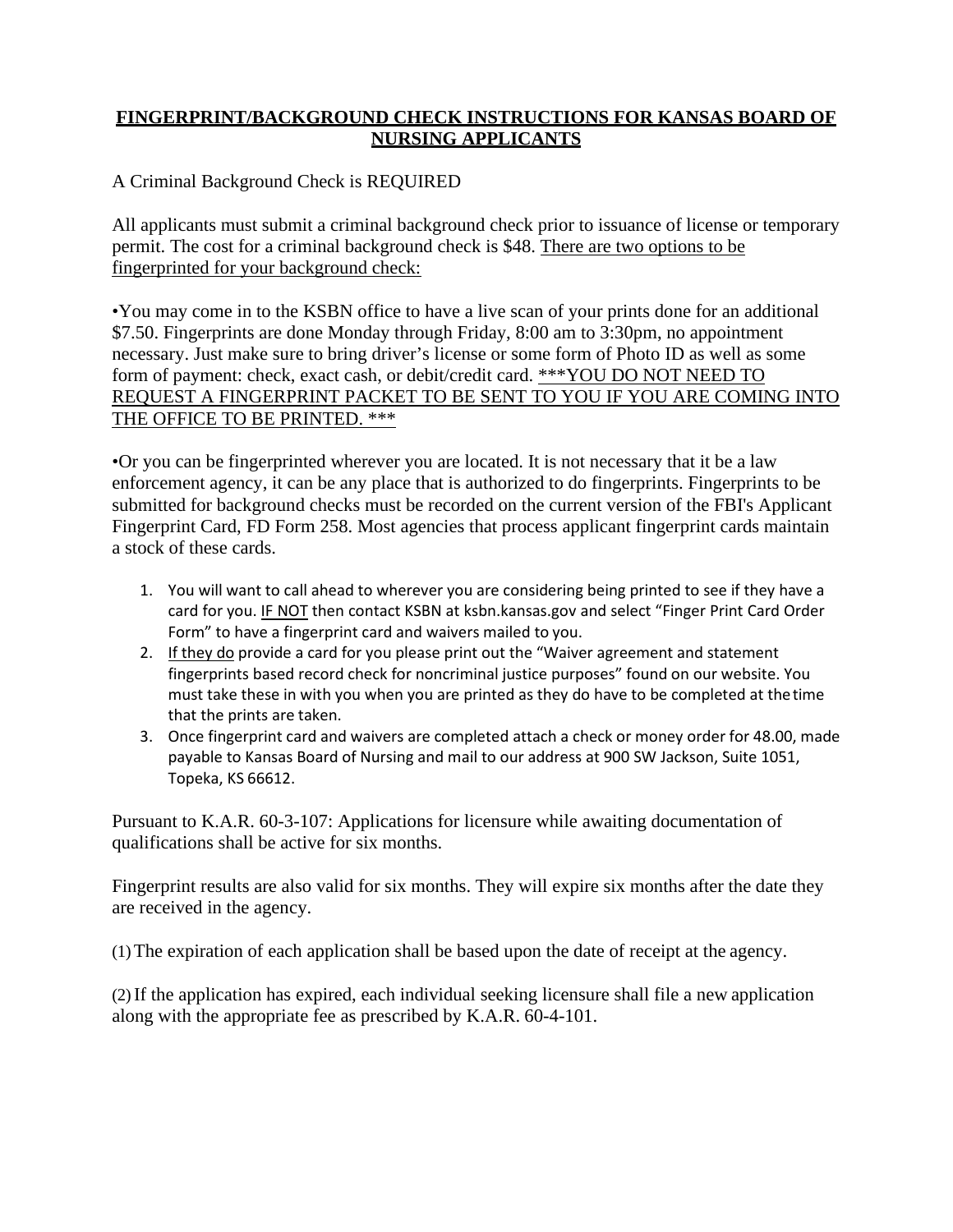# **WAIVER AGREEMENT AND FBI PRIVACY ACT STATEMENT**

## Fingerprint-Based Record Checks for Noncriminal Justice Purposes

I hereby authorize **the Kansas State Board of Nursing** to submit a set of my fingerprints to the Kansas Bureau of Investigation (KBI) for the purpose of identifying me and accessing and reviewing Kansas and/or national criminal history records that may pertain to me. Pursuant to K.S.A. 22-4701 et seq. and K.S.A. 22- 5001, the Authorized Recipient may obtain my criminal history record information for noncriminal justice purposes. By signing this waiver, it is my intent to authorize release to the above-referenced Authorized Recipient of any Kansas and/or national criminal history record that may pertain to me. I further understand that, if applicable, the Authorized Recipient may choose to deny me unsupervised access to children, the elderly, or individuals with disabilities until the criminal history background check is completed.

I understand that, upon my request, the Authorized Recipient will provide me a copy of the criminal history background report, received on me, for the purpose to challenge the accuracy and completeness of any information contained in any such report. I may be afforded a reasonable amount of time to correct or complete the criminal history record (or decline to do so) before the Authorized Recipient makes a final decision about my status as an employee, volunteer or contractor, or my eligibility for any pertinent license, certification or registration, or adoption. See 28 CFR 50.12(b).

I understand that officials receiving the results of the criminal history record check are to use those results only for authorized purposes and are prohibited from retaining or disseminating such results in violation of federal statute, regulation or executive order, or rule, procedure or standard established by the National Crime Prevention and Privacy Compact Council. (See 5 United States Code (USC) 552a(b); 28 USC 534(b); 42 USC 14616, Article IV(c); 28 CFR 20.21(c), 20.33(d), and 906.2(d).)

## **FBI PRIVACY ACT STATEMENT**

#### **Authority:**

The FBI's acquisition, preservation, and exchange of information requested by this form is generally authorized under 28 U.S.C.534. Depending on the nature of your application, supplemental authorities include numerous Federal statutes, hundreds of State statutes pursuant to Pub.L. 92-544, Presidential executive orders, regulations and/or orders of the Attorney General of the United States, or other authorized authorities. Examples include, but are not limited to: 5 U.S.C. 9101; Pub.L. 94-29; Pub.L. 101-604; and Executive Orders 10450 and 12968. Providing the requested information is voluntary; however, failure to furnish the information may affect timely completion or approval of your application.

#### **Social Security Account Number (SSAN).**

Your SSAN is needed to keep records accurate because other people may have the same name and birth date. Pursuant to the Federal Privacy Act of 1974 (5 USC 552a), the requesting agency is responsible for informing you whether disclosure is mandatory or voluntary, by what statutory or other authority your SSAN is solicited, and what uses will be made of it. Executive Order 9397 also asks Federal agencies to use this number to help identify individuals in agency records.

#### **Principal Purpose:**

Certain determinations, such as employment, security, licensing, and adoption, may be predicated on fingerprint-based checks. Your fingerprints and other information contained on (and along with) this form may be submitted to the requesting agency, the agency conducting the application investigation, and/or FBI for the purpose of comparing the submitted information to available records in order to identify other

information that may be pertinent to the application. During the processing of this application, and for as long hereafter as may be relevant to the activity for which this application is being submitted, the FBI may disclose any potentially pertinent information to the requesting agency and/or to the agency conducting the investigation. The FBI may also retain the submitted information in the FBI's permanent collection of fingerprints and related information, where it will be subject to comparisons against other submissions received by the FBI. Depending on the nature of your application, the requesting agency and/or the agency conducting the application investigation may also retain the fingerprints and other submitted information for other authorized purposes of such agency(ies).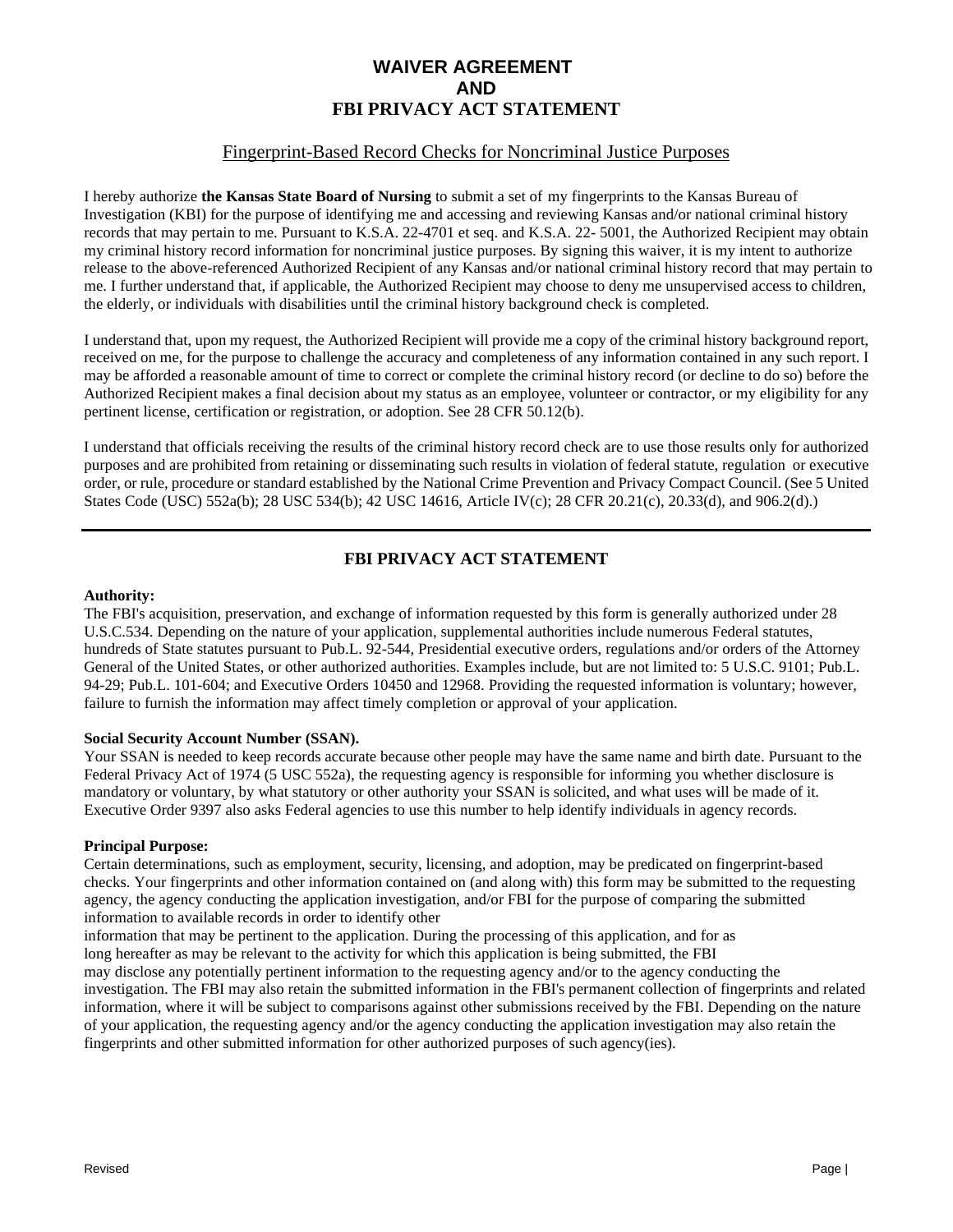# **WAIVER AGREEMENT AND FBI PRIVACY ACT STATEMENT (Cont.)**

### Fingerprint-Based Record Checks for Noncriminal Justice

#### **Routine Uses:**

The fingerprints and information reported on this form may be disclosed pursuant to your consent, and may also be disclosed by the FBI without your consent as permitted by the Federal Privacy Act of 1974 (5 USC 552a(b)) and all applicable routine uses as may be published at any time in the Federal Register, including the routine uses for the FBI Fingerprint Identification Records System

(Justice/FBI-009) and the FBI's Blanket Routine Uses (Justice/FBI-BRU). Routine uses include, but are not limited to, disclosures to: appropriate governmental authorities responsible for civil or criminal law enforcement, counterintelligence, national security or public safety matters to which the information may be relevant; to State and local governmental agencies and nongovernmental entities for application processing as authorized by Federal and State legislation, executive order, or regulation, including employment, security, licensing, and adoption checks; and as otherwise authorized by law, treaty, executive order, regulation, or other lawful authority. If other agencies are involved in processing this application, they may have additional routine uses.

#### **Additional Information:**

The requesting agency and/or the agency conducting the application-investigation will provide you additional information pertinent to the specific circumstances of this application, which may include identification of other authorities, purposes, uses, and consequences of not providing requested information. In addition, any such agency in the Federal Executive Branch has also published notice in the Federal Register describing any system(s) of records in which that agency may also maintain your records, including the authorities, purposes, and routine uses for the system(s).

## **RIGHT TO OBTAIN AND CHALLENGE ACCURACY OF CRIMINAL HISTORY RECORDS**

You may request a copy of your state and/or national criminal history record from the Authorized Recipient for the purpose of challenging for accuracy and completeness.

Alternatively, you may obtain a copy of your **Kansas criminal history record information** (CHRI) to review for accuracy and completeness, by submitting a set of your fingerprints, a letter requesting your criminal history record, and payment of the appropriate fee to the KBI. For further details, including the current fee, visit the following Internet website: [http://www.kansas.gov/kbi/info/info\\_brochures.shtml](http://www.kansas.gov/kbi/info/info_brochures.shtml) then find the brochure named "Record Checks for Non-Criminal Justice Purposes". Or, to provide official court documents to make a correction you may write to:

> Kansas Bureau of Investigation Attn: Criminal History Records 1620 SW Tyler Topeka, Kansas 66612-1837

If a change is made to your Kansas criminal history record due to a challenge, a new copy of your Kansas criminal history record will be sent to the Authorized Recipient to make a final decision about your status as an employee, volunteer or contractor, or your eligibility for any pertinent license, certification or registration, or adoption.

To obtain a copy of your **national CHRI, also known as the Identity History Summary**, for review and challenge you must submit a set of your fingerprints and the appropriate fee to the FBI. Information regarding this process may be obtained at: htt[ps://www.fbi.](http://www.fbi.gov/services/cjis/identity-history-summary-checks)g[ov/services/cjis/identity-history-summary-checks. O](http://www.fbi.gov/services/cjis/identity-history-summary-checks)r, you may write to:

> FBI CJIS Division Attn: Criminal History Analysis Team 1 1000 Custer Hollow Road Clarksburg, West Virginia 26306